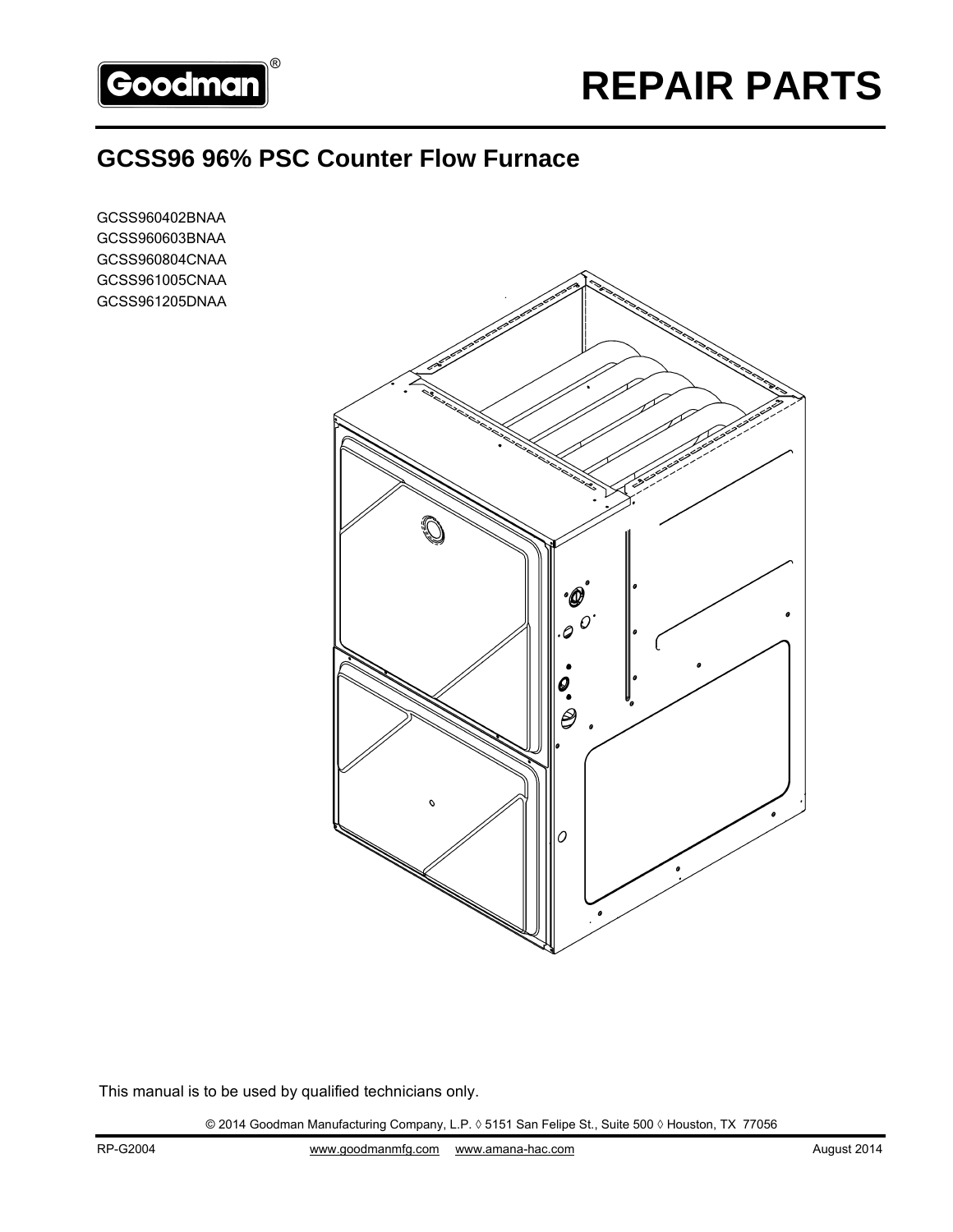### **Index**

| <b>Functional Parts List</b> |  |
|------------------------------|--|
| Illustration and Parts       |  |

*Views shown are for parts illustrations only, not servicing procedures*

Short 90% Furnace Project

### **Text Codes:**

AR - As Required NA - Not Available NS - Not Shown 00000000 - See Note QTY - Quantity Example (QTY 3) (If Quantity not shown, Quantity = 1) M - Model Example (M1) (If M Code not shown, then part is used on all Models)

### **Expanded Model Nomenclature:**

 Example M1 - Model#1 M2 - Model#2 M3 - Model#3

Goodman Manufacturing Company, L.P. is not responsible for personal injury or property damage resulting from improper service. Review all service information before beginning repairs.

Warranty service must be performed by an authorized technician, using authorized factory parts. If service is required after the warranty expires, Goodman Manufacturing Company, L.P. also recommends contacting an authorized technician and using authorized factory parts.

Goodman Manufacturing Company, L.P. reserves the right to discontinue, or change at any time, specifications or designs without notice or without incurring obligations.

For assistance within the U.S.A. contact: Consumer Affairs Department Goodman Manufacturing Company, L.P. 7401 Security Way Houston, Texas 77040 877-254-4729-Telephone 713-863-2382-Facsimile

International Division International Division<br>Goodman Manufacturing Company, L.P. 7401 Security Way Houston, Texas 77040 713-861-2500-Telephone 713-863-2382-Facsimile For assistance outside the U.S.A. contact: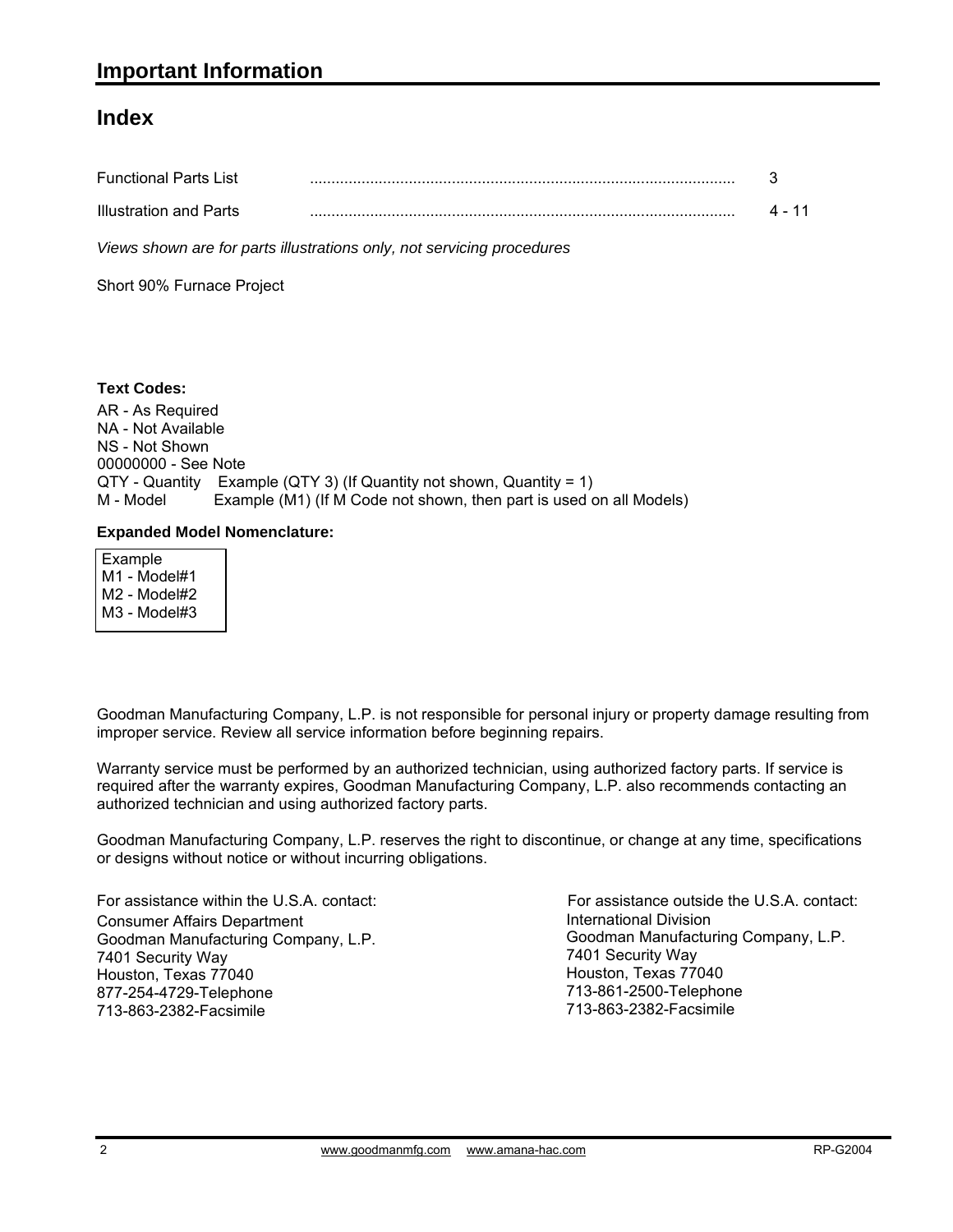### **Functional Parts**

| Part<br>No:<br><b>Description:</b> |                                                  |  |  |
|------------------------------------|--------------------------------------------------|--|--|
|                                    |                                                  |  |  |
| 0163F00017                         | BECKETT BURNER (QTY A/R)                         |  |  |
| 0271F00161                         | BLOWER SHELL & WHEEL ASSY (M4)                   |  |  |
| 0271F00163                         | BLOWER SHELL & WHEEL ASSY (M5)                   |  |  |
| 0150M00043                         | BLOWER WHEEL 10 X 8 (M1, M2)                     |  |  |
|                                    | CAP125000370VAP CAP, 12.5 MFD/370V/OVAL (M1, M2) |  |  |
|                                    | CAP150000370VAP CAP, 15 MFD/370V/OVAL (M4, M5)   |  |  |
|                                    | CAP200000370VAP CAP, 20 MFD/370V/OVAL (M3)       |  |  |
| 0130F00010                         | <b>FLAME SENSOR</b>                              |  |  |
| 0151M00037                         | <b>GAS VALVE</b>                                 |  |  |
| 0257F00285                         | HEAT EXCHANGER ASSY (M1)                         |  |  |
| 0257F00294                         | <b>HEAT EXCHANGER ASSY (M5)</b>                  |  |  |
| 0257F00359                         | <b>HEAT EXCHANGER ASSY (M3)</b>                  |  |  |
| 0257F00358                         | HEAT EXCHANGER ASSY (M2)                         |  |  |
| 0257F00313                         | HEAT EXCHANGER ASSY. (M4)                        |  |  |
| B1370818                           | <b>INTERLOCK SWITCH</b>                          |  |  |
| 10123534                           | MANUAL RESET LIMIT - ROS (M3)                    |  |  |
| 10123539                           | MANUAL RESET LIMIT - ROS (M4, M5)                |  |  |
| 0130F00123                         | MANUAL RESET LIMIT - ROS (M1, M2)                |  |  |
| 0131F00038                         | MOTOR, 1/2 HP (M3)                               |  |  |
| 0131F00027                         | MOTOR, 1/3HP, 4SP, 6PL (M1, M2)                  |  |  |
| 0131F00031                         | MOTOR, 3/4 HP (M4, M5)                           |  |  |
| 0171M00001                         | MOTOR-ID, BLOWER                                 |  |  |
| PCBBF135                           | PCB, IGNITION, HSI, INTEG                        |  |  |
| 0130F00476                         | PRESSURE SWITCH (-.1 / -.85) (M5)                |  |  |
| 0130F00477                         | PRESSURE SWITCH (-.1 / -1.27) (M3, M4)           |  |  |
| 0130F00478                         | PRESSURE SWITCH (-.1 / -1.49) (M1, M2)           |  |  |
| 20162903                           | PRIMARY LIMIT - BLUE (M4)                        |  |  |
| 0130F00038                         | PRIMARY LIMIT - LT BLUE 120° (AUX) (QTY 2)       |  |  |
| 20162906                           | PRIMARY LIMIT - WHITE (M5)                       |  |  |
| 0130F00071                         | PRIMARY LIMIT SWITCH (M3)                        |  |  |
| 20162901                           | PRIMARY LIMIT-RED (M1, M2)                       |  |  |
| 0130F00008                         | SINI IGNITOR                                     |  |  |
| 0130M00140                         | TRANSFORMER, 120V TO 24V,40VA                    |  |  |

#### **SPECIAL PARTS**

| 0161F00000P                        | <b>GOODMAN NAMEPLATE</b> |  |  |
|------------------------------------|--------------------------|--|--|
| <b>Expanded Model Nomenclature</b> |                          |  |  |

#### M1 - GCSS960402BNAA

- M2 GCSS960603BNAA
- M3 GCSS960804CNAA
- M4 GCSS961005CNAA
- M5 GCSS961205DNAA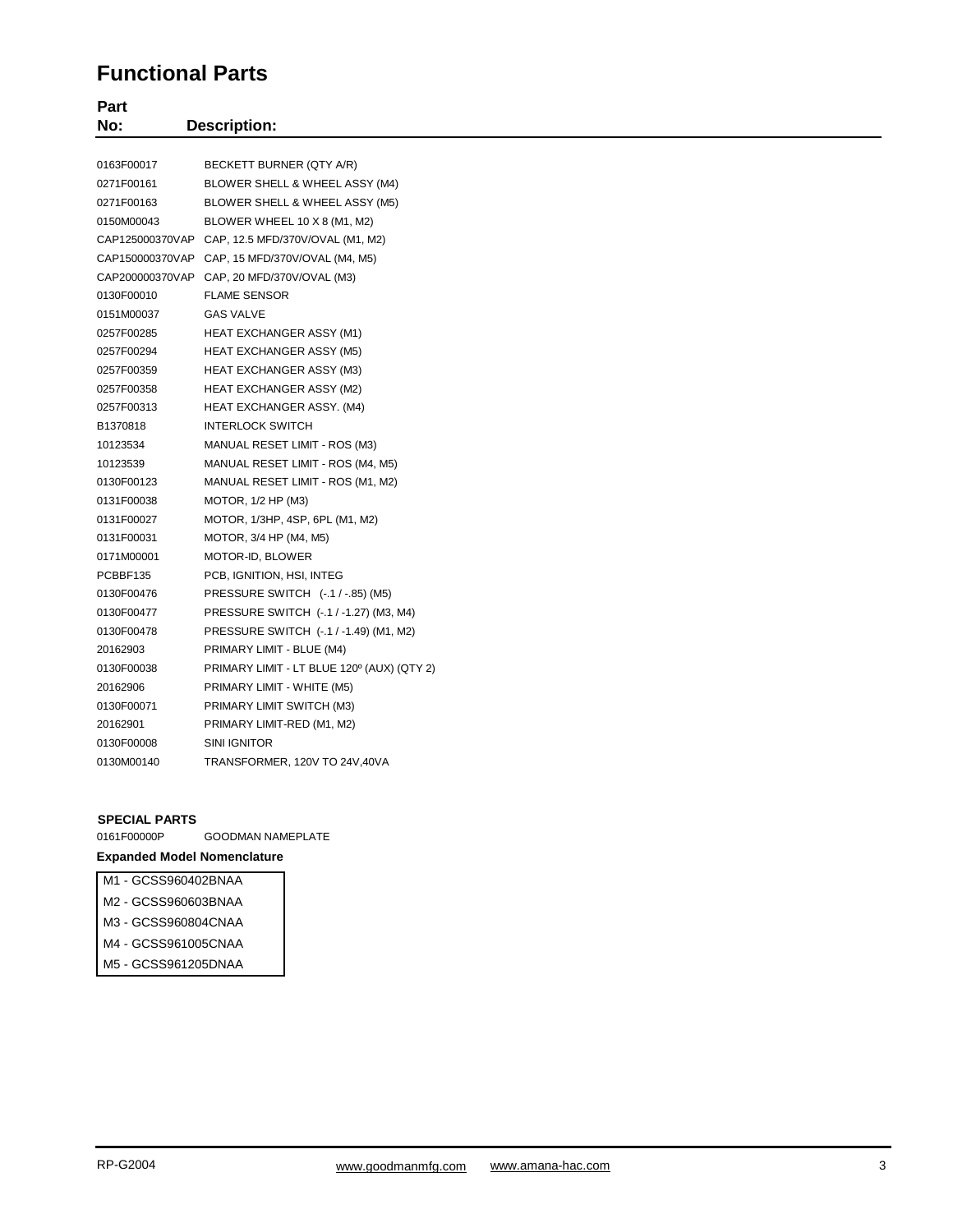# **Cabinet**

Image 1



 $52\,$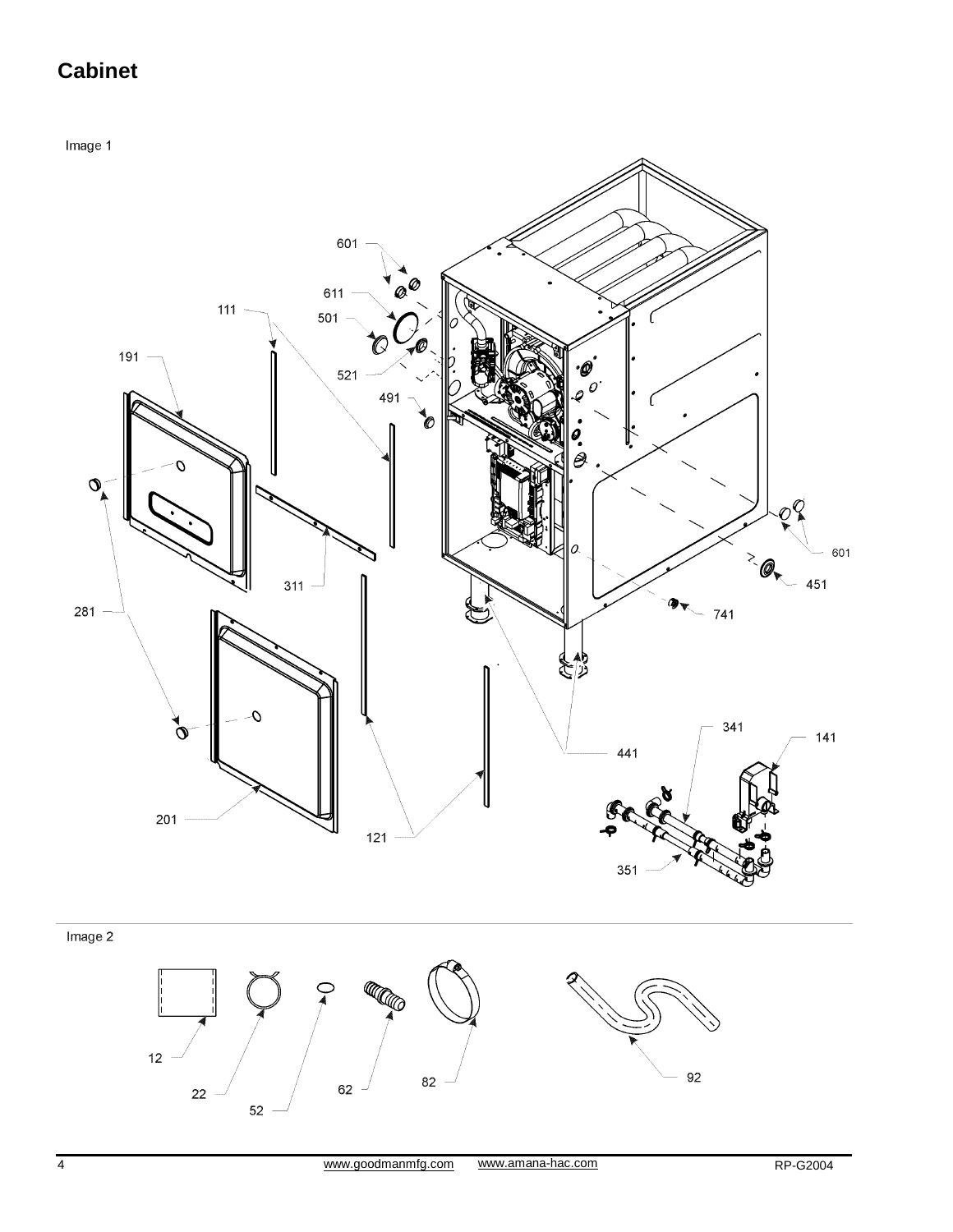### **Cabinet**

|           | <b>Ref. Part</b> |                                          | <b>Ref. Part</b> |                     |
|-----------|------------------|------------------------------------------|------------------|---------------------|
|           | No: No:          | <b>Description:</b>                      | No: No:          | <b>Description:</b> |
|           | Image 1:         |                                          |                  |                     |
| 111       | 0154F00024       | GASKET (QTY 2)                           |                  |                     |
| 121       | 0154F00023       | GASKET (QTY 2)                           |                  |                     |
| 141       | 0161F00046       | <b>DRAIN TRAP</b>                        |                  |                     |
| 191       | 0121F00291DG     | DOOR, ACCESS 17.5 PNT (M1, M2)           |                  |                     |
| 191       | 0121F00292DG     | DOOR, ACCESS 21 PNT (M3, M4)             |                  |                     |
| 191       | 0121F00293DG     | DOOR, ACCESS 24.5 PNT (M5)               |                  |                     |
| 201       | 0121F00288DG     | DOOR, BLOWER 17.5 PNT (M1, M2)           |                  |                     |
| 201       | 0121F00289DG     | DOOR, BLOWER 21 PNT (M3, M4)             |                  |                     |
| 201       | 0121F00290DG     | DOOR, BLOWER 24.5 PNT (M5)               |                  |                     |
| 281       | B1392139         | VIEW PORT BUSHING-BLOWER DOOR (QTY 2)    |                  |                     |
| 311       | 0154F00020       | DECK GASKET (M1, M2)                     |                  |                     |
| 311       | 0154F00021       | DECK GASKET (M3, M4)                     |                  |                     |
| 311       | 0154F00022       | DECK GASKET (M5)                         |                  |                     |
| 341       | 0270F03125       | CF DRAIN TUBE ASSY (M1, M2)              |                  |                     |
| 341       | 0270F03129       | CF DRAIN TUBE ASSY (M3, M4)              |                  |                     |
| 341       | 0270F03130       | CF DRAIN TUBE ASSY (M5)                  |                  |                     |
| 351       | 0270F03126       | CF DRAIN TUBE ASSY (M3, M4)              |                  |                     |
| 351       | 0270F03127       | CF DRAIN TUBE ASSY (M5)                  |                  |                     |
| 351       | 0270F03128       | CF DRAIN TUBE ASSY (M1, M2)              |                  |                     |
| 441       | 0161F00064       | PIPE, STRAIGHT CF (QTY 2)                |                  |                     |
| 451       | M0501301         | PIPE GROMMET                             |                  |                     |
| 491       | M0570808         | <b>BUTTON PLUG</b>                       |                  |                     |
| 501       | M0570806         | BUTTON PLUG (QTY 2)                      |                  |                     |
| 521       | 0161M00027       | <b>HOLE PLUG</b>                         |                  |                     |
| 601       | B1392021         | PLASTIC PLUG, 1" (2713-BLK) (M1, M2, M3) |                  |                     |
| 611       | 0163M00049       | HOSE CLAMP (QTY 2)                       |                  |                     |
| 741       | B1392104         | UNIVERSAL BUSHING UB 875                 |                  |                     |
| ΝS        | M0310345         | BUTTON PLUG (QTY 2)                      |                  |                     |
| <b>NS</b> | M0570807         | <b>BUTTON PLUG</b>                       |                  |                     |
| <b>NS</b> | 0161F00000P      | <b>GOODMAN NAMEPLATE</b>                 |                  |                     |
|           | Image 2:         |                                          |                  |                     |
| 12        | 10254303         | RUBBER COUPLING                          |                  |                     |
| 22        | M0119207         | HOSE CLAMP (QTY 5)                       |                  |                     |
| 52        | M0119206         | HOSE CLAMP (QTY 4)                       |                  |                     |
| 62        | 0161F00047       | HOSE BARBED COUPLING                     |                  |                     |
| 82        | 0163M00049       | HOSE CLAMP (QTY 2)                       |                  |                     |
| 92        | 0164M00016       | PRESSURE SWITCH HOSE                     |                  |                     |

#### **Expanded Model Nomenclature**

| M1 - GCSS960402BNAA |  |
|---------------------|--|
| M2 - GCSS960603BNAA |  |

- M3 GCSS960804CNAA
- M4 GCSS961005CNAA
- M5 GCSS961205DNAA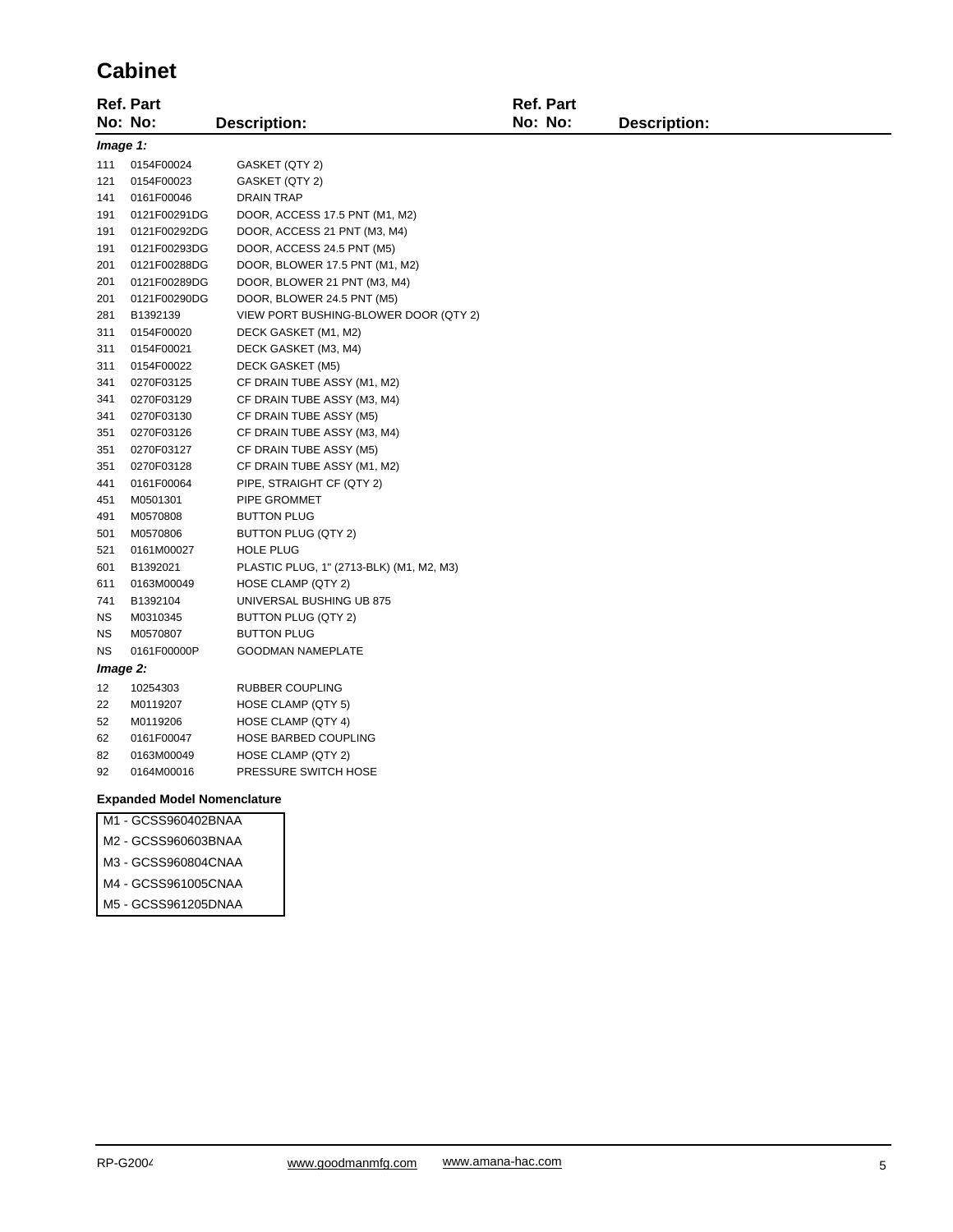# **Blower Assembly**

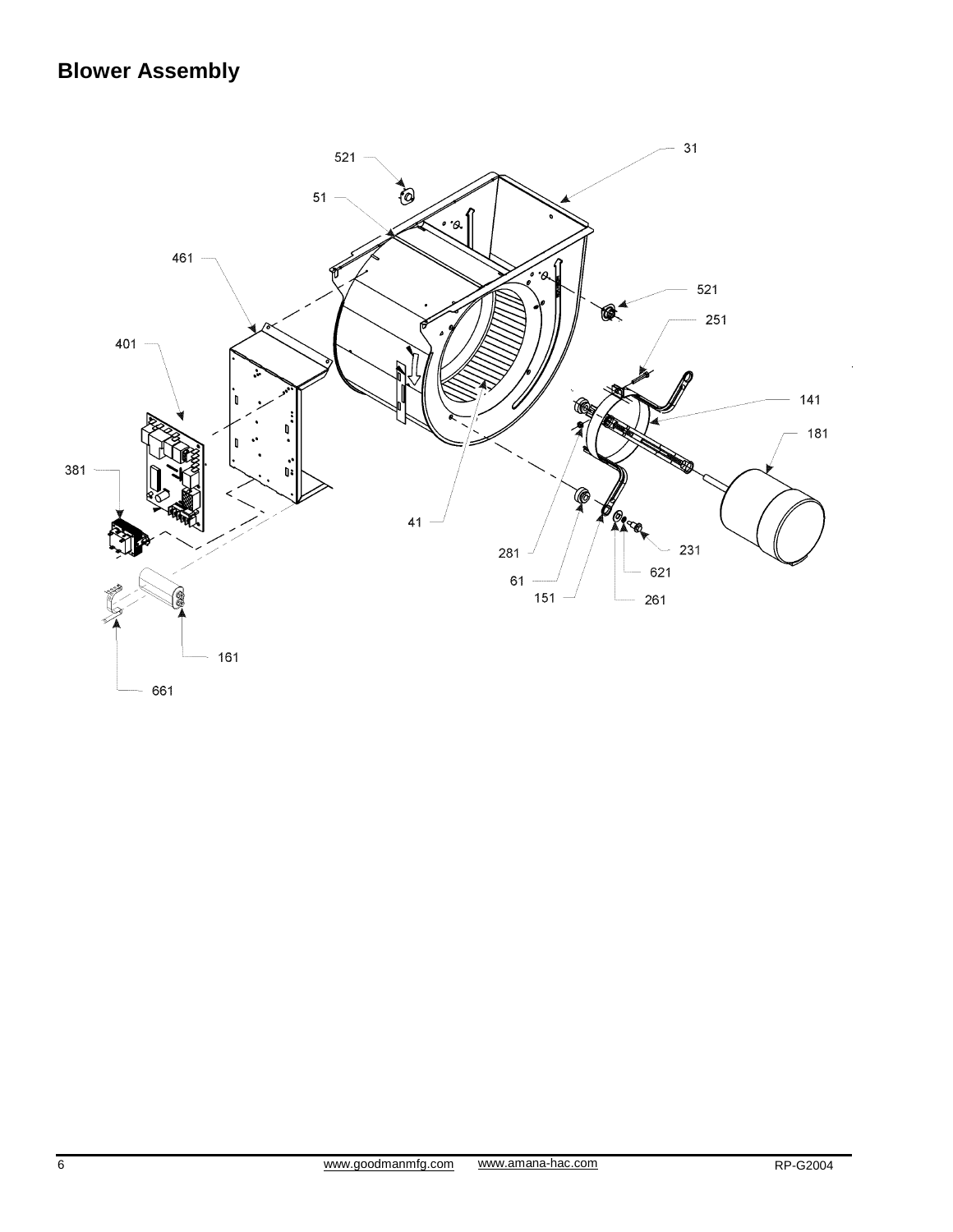## **Blower Assembly**

|           | <b>Ref. Part</b> |                                                  | <b>Ref. Part</b> |                     |
|-----------|------------------|--------------------------------------------------|------------------|---------------------|
|           | No: No:          | <b>Description:</b>                              | No: No:          | <b>Description:</b> |
| Image 1:  |                  |                                                  |                  |                     |
| 31        | 0271F00161       | BLOWER SHELL & WHEEL ASSY (M4)                   |                  |                     |
| 31        | 0271F00163       | BLOWER SHELL & WHEEL ASSY (M5)                   |                  |                     |
| 31        | 2939204          | BLWR SCROLL 10X10 (M3)                           |                  |                     |
| 31        | 2939203          | BLWR SCROLL 10X8 (M1, M2)                        |                  |                     |
| 41        | 0150M00043       | BLOWER WHEEL 10 X 8 (M1, M2)                     |                  |                     |
| 51        | 764741F          | BLOWER BLOCK-OFF 10 X 10 (M3)                    |                  |                     |
| 51        | 764740           | BLOWER BLOCK-OFF, 10X8 (M1, M2)                  |                  |                     |
| 61        | A4002702         | BLOWER MOTOR GROMMET (M4, M5)                    |                  |                     |
| 141       | 10441601         | MOTOR MOUNT BAND (M4, M5)                        |                  |                     |
| 151       | 10441501         | MOTOR MOUNT ARM (M4, M5)                         |                  |                     |
| 161       |                  | CAP125000370VAP CAP, 12.5 MFD/370V/OVAL (M1, M2) |                  |                     |
| 161       |                  | CAP150000370VAP CAP, 15 MFD/370V/OVAL (M4, M5)   |                  |                     |
| 161       |                  | CAP200000370VAP CAP, 20 MFD/370V/OVAL (M3)       |                  |                     |
| 181       | 0131F00038       | MOTOR, 1/2 HP (M3)                               |                  |                     |
| 181       | 0131F00027       | MOTOR, 1/3HP, 4SP, 6PL (M1, M2)                  |                  |                     |
| 181       | 0131F00031       | MOTOR, 3/4 HP (M4, M5)                           |                  |                     |
| 231       | M0221461         | TC SCREW (M4, M5)                                |                  |                     |
| 231       | M0250558         | TC SCREW (M1, M2, M3)                            |                  |                     |
| 251       | M0267144         | MACHINE SCREW (M4, M5)                           |                  |                     |
| 261       | M0274008         | FLAT WASHER (M4, M5)                             |                  |                     |
| 281       | M0282015         | KEPS NUT (M4, M5)                                |                  |                     |
| 381       | 0130M00140       | TRANSFORMER, 120V TO 24V,40VA                    |                  |                     |
| 401       | PCBBF135         | PCB, IGNITION, HSI, INTEG                        |                  |                     |
| 461       | 0121F00464       | CONTROL MOUNTING PLATE                           |                  |                     |
| 521       | 0130F00038       | PRIMARY LIMIT - LT BLUE 120° (AUX) (QTY 2)       |                  |                     |
| 621       | B1392820         | SLIT LOCK WASHER (M4, M5)                        |                  |                     |
| 661       | 20520901         | <b>CAPACITOR STRAP</b>                           |                  |                     |
| ΝS        | B1392021         | 1" PLASTIC PLUG (M1, M2, M3)                     |                  |                     |
| <b>NS</b> | 0259F00024       | WIRE HARNESS - BLOWER                            |                  |                     |
|           |                  |                                                  |                  |                     |

#### **Expanded Model Nomenclature**

- M1 GCSS960402BNAA
- M2 GCSS960603BNAA
- M3 GCSS960804CNAA
- M4 GCSS961005CNAA
- M5 GCSS961205DNAA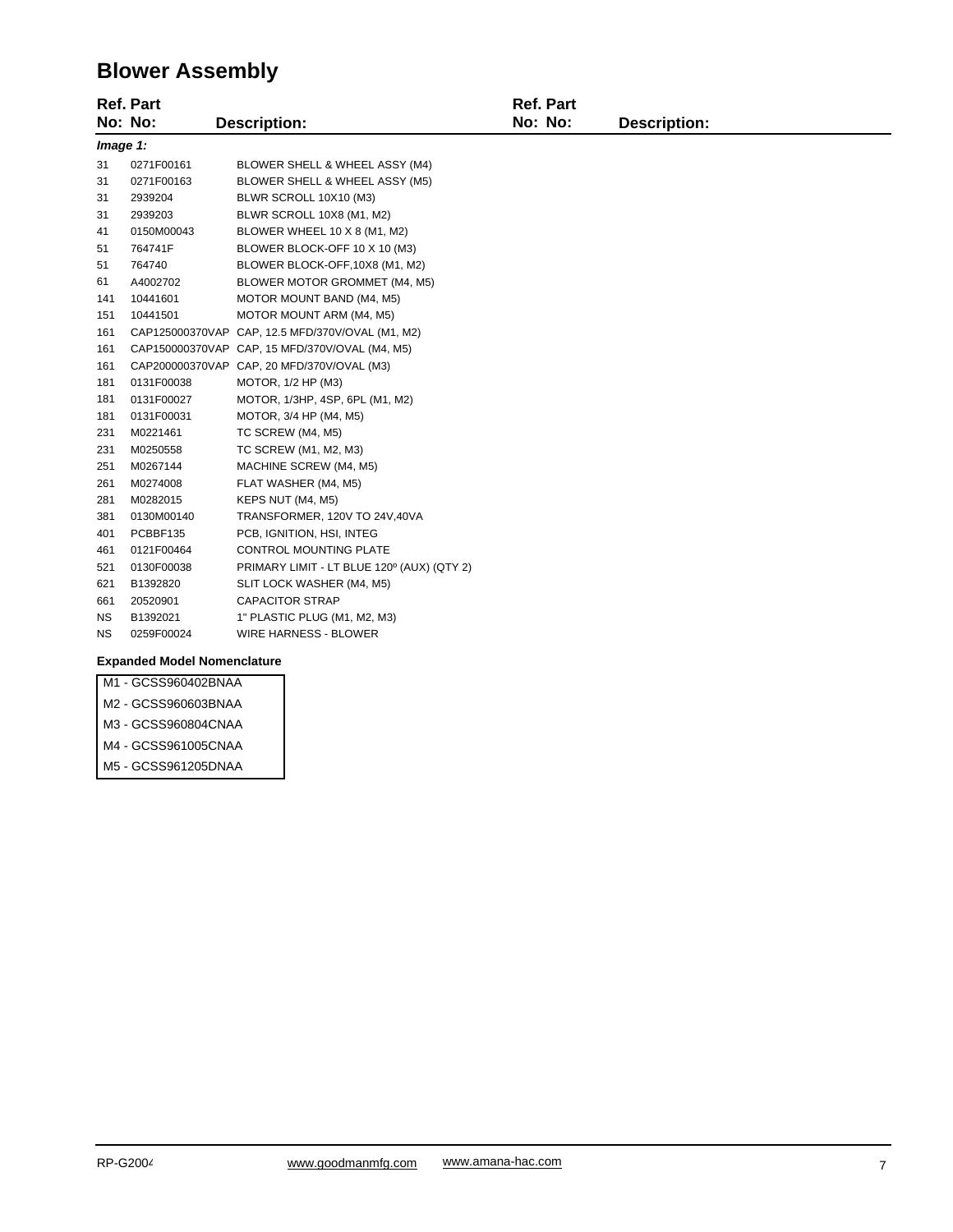## **Chassis**

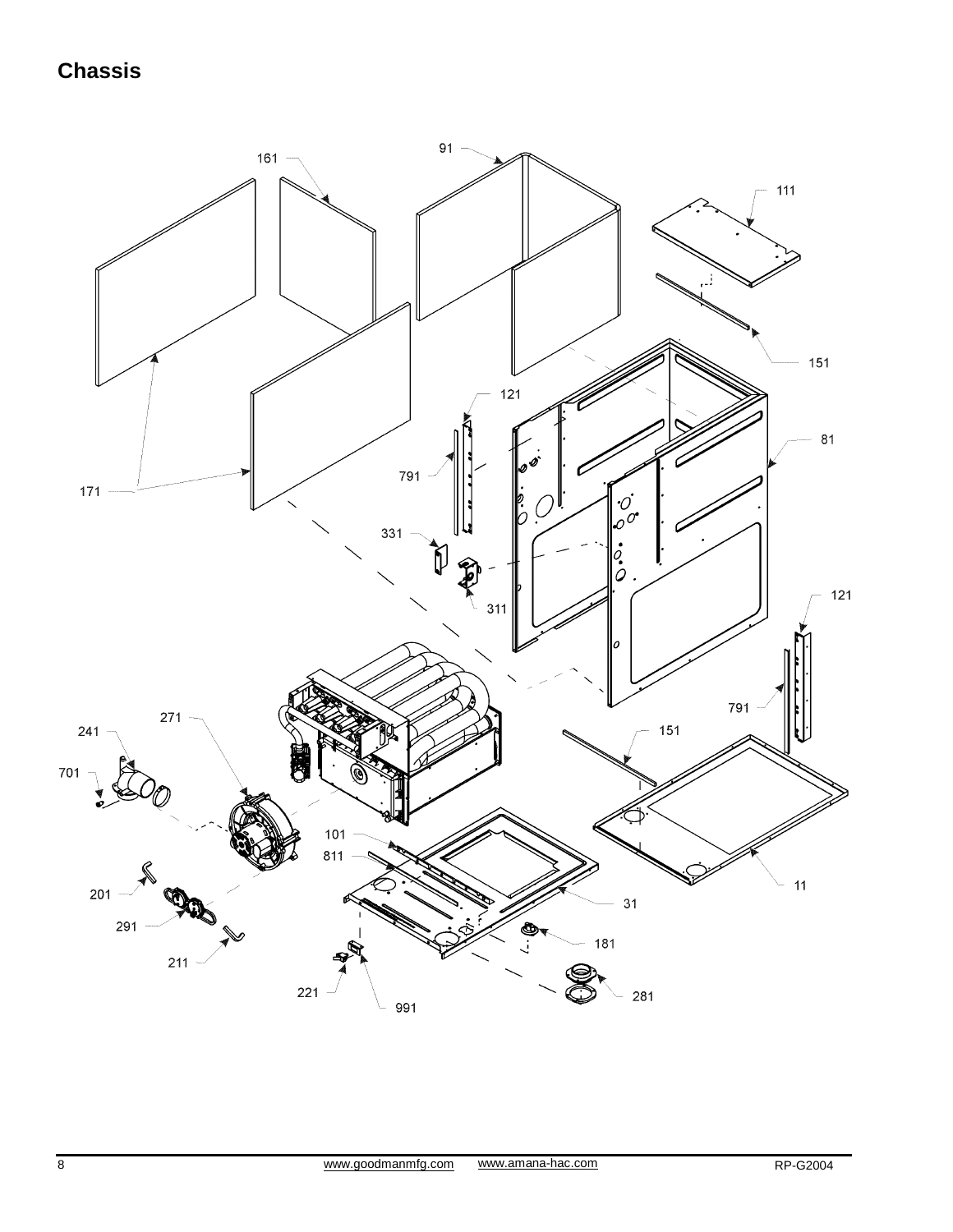### **Chassis**

|          | <b>Ref. Part</b>                                     |                                         | Ref. Part |                     |
|----------|------------------------------------------------------|-----------------------------------------|-----------|---------------------|
|          | No: No:                                              | <b>Description:</b>                     | No: No:   | <b>Description:</b> |
| Image 1: |                                                      |                                         |           |                     |
| 11       | 0121F00435DG                                         | PAINTED BASE PAN-21" C (M3, M4)         |           |                     |
| 11       | 0121F00443DG                                         | PAINTED BASE PAN-24.5" CF (M5)          |           |                     |
| 11       | 0121F00427DG                                         | PAINTED BASEPAN, 17.5" CF (M1, M2)      |           |                     |
| 31       | 0121F00441                                           | DECK, BLOWER, 24.5 CF (M5)              |           |                     |
| 31       | 0121F00425                                           | DECK-BLOWER, 17.5" CF (M1, M2)          |           |                     |
| 31       | 0121F00433                                           | DECK-BLOWER, 21" CF (M3, M4)            |           |                     |
| 81       | 0121F00448                                           | WRAPPER-1PC, 17.5 CF (M1, M2)           |           |                     |
| 81       | 0121F00449                                           | WRAPPER-1PC, 21 CF (M3, M4)             |           |                     |
| 81       | 0121F00450                                           | WRAPPER-1PC, 24.5 CF (M5)               |           |                     |
| 91       | 0160F00015                                           | INSULATION, HT EXCHANGER 17.5" (M1, M2) |           |                     |
| 91       | 0160F00016                                           | INSULATION, HT EXCHANGER 21" (M3, M4)   |           |                     |
| 91       | 0160F00017                                           | INSULATION, HT EXCHANGER 24.5" (M5)     |           |                     |
| 101      | 0121F00314                                           | ANGLE, DECK (M1, M2)                    |           |                     |
| 101      | 0121F00315                                           | ANGLE, DECK (M3, M4)                    |           |                     |
| 101      | 0121F00316                                           | ANGLE, DECK (M5)                        |           |                     |
| 111      | 0121F00426DG                                         | TOP, PAINTED FURNACE 17.5" CF (M1, M2)  |           |                     |
| 111      | 0121F00434DG                                         | TOP, PAINTED FURNACE 21" CF (M3, M4)    |           |                     |
| 111      | 0121F00442DG                                         | TOP, PAINTED FURNACE 24.5 CF (M5)       |           |                     |
| 121      | 0121F00313                                           | SIDE ANGLE (QTY 2)                      |           |                     |
| 151      | 20215701S                                            | GASKET-FA                               |           |                     |
| 161      | 0160F00012                                           | INSULATION-BACK 17.5" (M1, M2)          |           |                     |
| 161      | 0160F00013                                           | INSULATION-BACK 21" (M3, M4)            |           |                     |
| 161      | 0160F00014                                           | INSULATION-BACK 24.5" (M5)              |           |                     |
| 171      | 0160F00018                                           | INSULATION, SIDE (QTY 2)                |           |                     |
| 181      | 0159F00044                                           | HARNESS, WIRING                         |           |                     |
| 201      | 0164M00008                                           | PRESSURE HOSE, SW                       |           |                     |
| 211      | 0164M00015                                           | PRESSURE SWITCH HOSE (M1, M2)           |           |                     |
| 221      | B1370818                                             | <b>INTERLOCK SWITCH</b>                 |           |                     |
| 241      | 0164F00003                                           | ELBOW-FLUE, 17.5" CFLOW (M1, M2)        |           |                     |
| 241      | 0164F00004                                           | ELBOW-FLUE, 21" CFLOW (M3, M4)          |           |                     |
| 241      | 0164F00005                                           | ELBOW-FLUE, 24.5" CFLOW (M5)            |           |                     |
| 271      | 0171M00001                                           | MOTOR-ID, BLOWER                        |           |                     |
| 281      | 0161F00037                                           | <b>COUPLING</b>                         |           |                     |
| 291      | 0130F00476                                           | PRESSURE SWITCH (-.1 / -.85) (M5)       |           |                     |
| 291      | 0130F00477                                           | PRESSURE SWITCH (-.1 / -1.27) (M3, M4)  |           |                     |
| 291      | 0130F00478                                           | PRESSURE SWITCH (-.1 / -1.49) (M1, M2)  |           |                     |
| 311      | 0161F00042                                           | <b>JUNCTION BOX</b>                     |           |                     |
| 331      | 0161F00043                                           | <b>JUNCTION BOX LID</b>                 |           |                     |
| 701      | M0326804                                             | <b>TUBE PLUG</b>                        |           |                     |
| 791      | 0154F00015                                           | GASKET (QTY 2)                          |           |                     |
| 811      | 0154F00014                                           | GASKET (M1, M2)                         |           |                     |
| 811      | 0154F00016                                           | GASKET (M3, M4)                         |           |                     |
| 991      | 0121F00389                                           | BRACKET, DOOR SWITCH                    |           |                     |
|          | <b>Expanded Model Nomenclature</b><br>00000001000111 |                                         |           |                     |

M1 - GCSS960402BNAA M2 - GCSS960603BNAA M3 - GCSS960804CNAA M4 - GCSS961005CNAA M5 - GCSS961205DNAA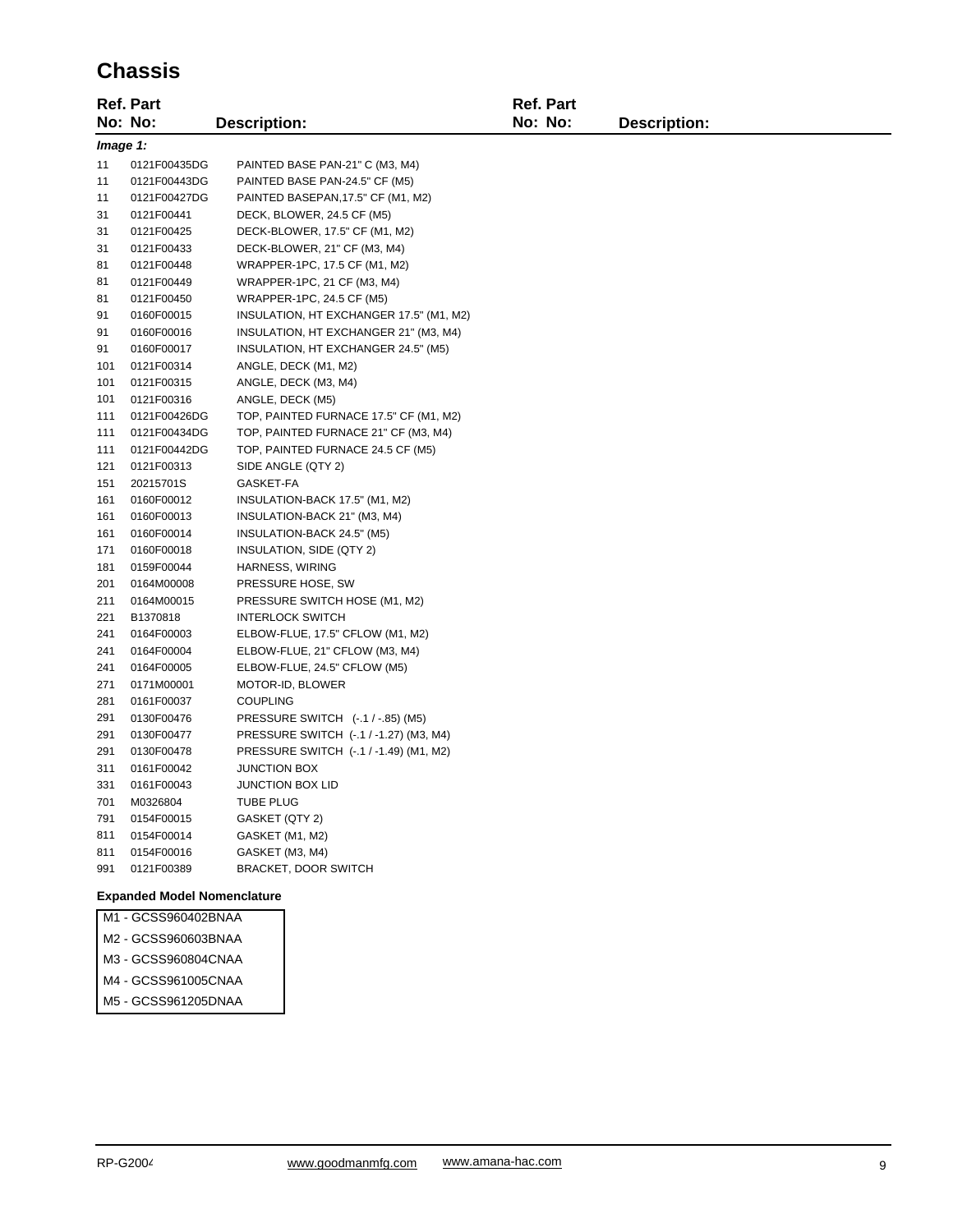# **Heat Exchanger / Manifold / Gas Valve**